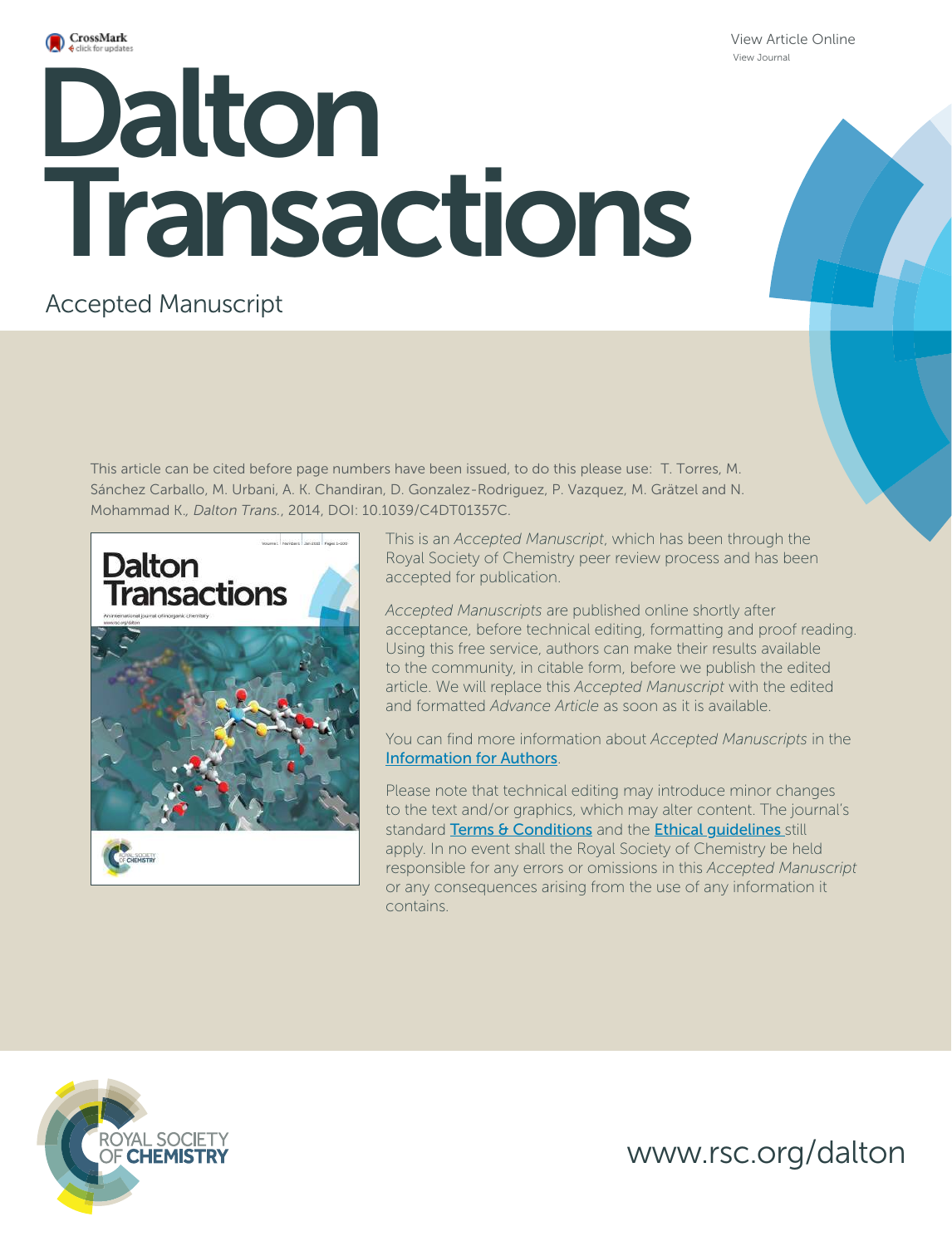# Dalton Transactions **RSCPublishing**

# **ARTICLE**

**Dalton Transactions Accepted Manuscript**

Dalton Transactions Accepted Manuscript

# **Branched and bulky substituted Ruthenium sensitizers for Dye-Sensitized Solar Cells**

Cite this: DOI: 10.1039/x0xx00000x

Received 00thxxxxxxxxx 2014, Accepted 00thxxxxxxxxx 2014

DOI: 10.1039/x0xx00000x

www.rsc.org/

M. Sánchez Carballo,<sup>a</sup> M. Urbani,<sup>a,b</sup> A. Kumar Chandiran,<sup>c</sup> D. González-Rodríguez,<sup>a</sup> P. Vázquez,<sup>a</sup> M. Grätzel,<sup>c</sup> M.K. Nazeeruddin\*<sup>c</sup> and T. Torres\*<sup>a,b</sup>

We report on the synthesis, and photovoltaic performances of four novel Ru(II)-bipyridine heteroleptic complexes TT206-209, incorporating branched and bulkier alkyl chains compared to their linear analogues C106 and CYC-B11 previously reported. In both series, we found that dyes containing 2-methyl-hex-2-yl substitution gave better performances than 1,1-dipropylbutyl. The best overall performances over the four dyes were obtained for TT207 (CYC-B11 analogue) that contain 2-methylhex-2-yl type substitution, achieving an overall PCE of 8.5%. Further optimization of TT207/DSSCs, with respect to the dye-uptake solvent and electrolyte composition, led to a maximum PCE of 9.1% under AM1.5G standard conditions.

## **1. Introduction**

 Until recently, sensitizers based on Ru(II) polypyridyl complexes, such as **N3** or **N719**, had maintained a clear leadership in DSSC since 1993 in terms of solar-to-electric conversion efficiency (PCE), with validated PCE over 11% under AM1.5G standard conditions.<sup>1</sup> Some ruthenium-free sensitizers based on  $Zn(II)$ -porphyrin have equalled these performances between  $2010-2011$ ,<sup>2,3</sup> and even surpass them recently with PCE over 13%.<sup>4,5</sup> Nonetheless, these kinds of sensitizers stay still the focus of intense studies and efficient sensitizers in  $DSSCs$ ,<sup>6,7</sup> although environmental and economic considerations due to ruthenium metal, undoubtedly stand out as the most important issue for their possible use in commercial modules. Some of their inherent advantages<sup>6</sup> are their high quantum yield of electron-injection from the MLCT excited state of the dye into the  $TiO<sub>2</sub>$  conduction band (CB), slow back electron transfer (BET), wide absorption in the visible region of the solar spectrum up to 700–800 nm, adequate location of their HOMO-LUMO levels with respect to the  $TiO<sub>2</sub>-CB$  and the redox shuttle in the electrolyte, long-lived excited states, and excellent photochemical stability. Two main important factors have limited further improvements of the performances of these kinds of sensitizers in DSSC: 1) dye-aggregation issues and 2) rather low molar extinction coefficient of absorption. A common strategy to improve the performances of Ru(II)

†Electronic Supplementary Information (ESI) available: Copy of UV, MS, HRMS, <sup>1</sup>H and <sup>13</sup>C NMR spectra. See DOI: 10.1039/b000000x/

sensitizers consists of using heteroleptic complex modified analogues of **N3** or **N719**, which incorporate in their molecular structure one ancillary group beneficial to the dye, and maintain one 4,4'dicarboxylic 2,2bipyrridine, acting as anchoring group that is needed to attach efficiently the dye on the metal oxide surface.<sup>8,9</sup> Incorporation of alkyl chains in the ancillary group, for instance nonyl chains  $(n-C_9H_{18})$  in **Z907** dye, or bulky hydrophobic groups, $^{10,11}$  has proved to be an efficient strategy to improve the performances of a DSSC cell in comparison with the **N3** analogue. These amphiphilic heteroleptic analogues display several advantages compared to the  $N3$  complex<sup>12</sup>: 1) they help to reduce dye-aggregation, 2) the hydrophobic groups avoid intrusion of water in the operating device, which improve significantly the long-term durability of the device, 3) they enhance the binding strength of the complex onto the  $TiO<sub>2</sub>$  surface, 4) the decreased charge on the sensitizer attenuates the electrostatic repulsion which can result in higher dye-loading, and 5) these complexes usually display lower oxidation potential compared to that of the **N3** sensitizer, which increases the reversibility of the Ru(III/II) couple,<sup>13</sup> and hence also enhances the stability of the dye. On the other hand, incorporation of electron-rich  $\pi$ - systems at one bipyridine moiety (most usually at the ancillary group), $8$  such as (poly)thiophene,  $^{14-17}$  furanyl,  $^{18}$  3, 4-ethylenedioxythiophene (EDOT),  $^{19,20}$  styryl,  $^{21-24}$  (oligo)phenylenevinylene,  $^{25}$  $(oligo)$ phenylenevinylene,<sup>25</sup> carbazole,<sup>26</sup> or (vinyl)triphenylamine,<sup>27-29</sup> help the Ru(II)-dye to span sunlight over a wider range and with stronger absorption. In parallel, recent efforts have been also devoted to develop alternative thiocyanate-free ruthenium(II) sensitizers to improve long term stability of DSSCs (in few cases, accompanied with improved photovoltaic performances), because the monodentate thiocyanate ligands are believed to be the weakest parts of RuLL'(NCS)<sub>2</sub>-type complexes.<sup>30-32</sup>

In our previous work,  $33$  we demonstrated that incorporation of bulky groups in the molecular structure of a Ru(II) dye can

<sup>&</sup>lt;sup>a</sup>Universidad Autónoma de Madrid, Departamento de Química Orgánica, Cantoblanco, 28049 Madrid, Spain.

<sup>&</sup>lt;sup>b</sup>Instituto Madrileño de Estudios Avanzados (IMDEA)-Nanociencia, c/ Faraday, 9, Cantoblanco, 28049 Madrid Spain.

<sup>&</sup>lt;sup>c</sup>Laboratory of Photonics and Interfaces, Institute of Chemical Sciences and Engineering, Swiss Federal Institute of Technology (EPFL), Station 6, CH 1015 - Lausanne, Switzerland.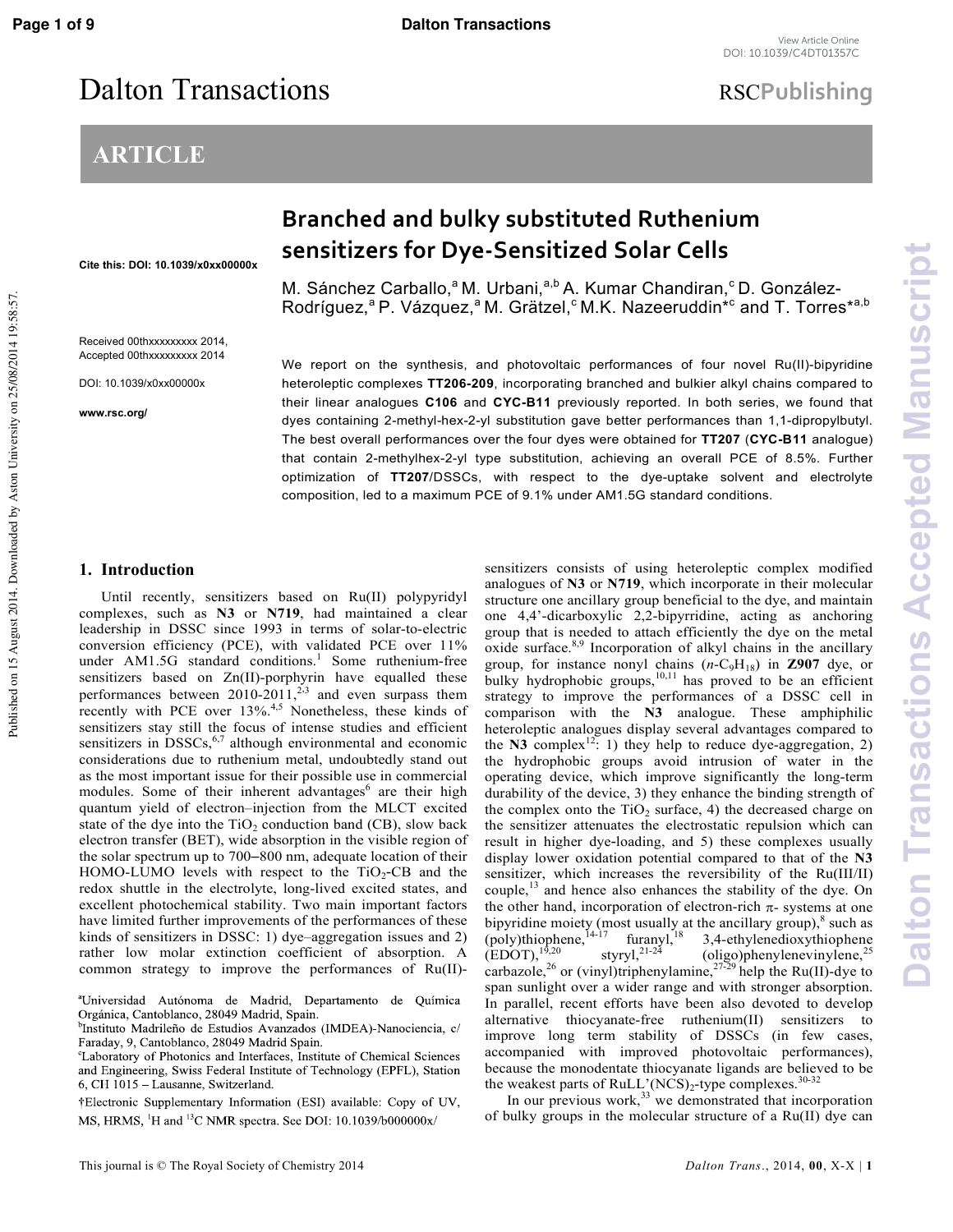prevent aggregation resulting in high photocurrents even in the absence of chenodeoxycholic acid, but can lead to lower cell voltages due possible inefficient dye packing. Moreover, it is also known that bulky groups can help to reduce recombination rate between injected  $TiO<sub>2</sub>$  electrons and the redox shuttle present in the electrolyte, by forming a blocking layer between

them.<sup>34</sup> In this work, we report on the synthesis of four new heteroleptic complexes analogues of **C106**<sup>35</sup> or **CYC B11**, <sup>36</sup> the dyes **TT206 209** (Chart 1) that contain branched and bulky substitutions. These sensitizers have been tested in  $TiO<sub>2</sub>-DSSC$ , and their photovoltaic performances compared in each series.



## **2. Experimental section**

#### **(a) Materials**

Published on 15 August 2014. Downloaded by Aston University on 25/08/2014 19:58:57.

Published on 15 August 2014. Downloaded by Aston University on 25/08/2014 19:58:57.

 Synthetic procedures were carried out under an inert argon atmosphere, in dry solvents unless otherwise noted. All dry solvents (anhydrous grade) were purchased at SDS, used without purification, dried over molecular sieves (3Å), and flushed under argon atmosphere, prior to use. THF was freshly distilled from sodium benzophenoneketyl prior to use. All reagents were reagent grade and used as received without further purification unless otherwise specified.  $(2,2)$ bipyridine)-4,4'-dicarboxylic acid (dcapy), dichloro(pcymene)-ruthenium(II) dimer  $([Ru(p\text{-cymene})Cl<sub>2</sub>]_{2})$ ) were purchased at TCI, and ammonium thiocyanate(NH4NCS) at Aldrich. Chromatographic purifications were performed using silica gel 60 SDS (particle size  $0.040-0.063$  mm) or GE Healthcare Sephadex<sup>®</sup> LH-20. Analytical thin-layer chromatography was performed using Merck TLC silica gel 60 F254. MS experiments were performed by the *Servicio* Interdepartamental de Investigación (SIdI) at the Autonoma University of Madrid. FAB (matrix:  $m$ -NBA) and EI-TOF MS/HRMS spectra were recorded on a VG AutoSpec instrument. MALDI-TOF MS/HRMS spectra (matrix: dithranol) were recorded on a Bruker Reflex III spectrometer with a laser beam operating at 337 nm. Poly(ethyleneglycol) 1000 (PEGH) was used as an internal calibration reference for HRMS MALDI-TOF spectra.  ${}^{1}H$  (300 MHz) and  ${}^{13}C$  NMR (75 MHz) spectra were recorded on a Bruker AC-300 equipment; chemical shifts( $\delta$ ) are given in ppm relative to the residual solvent peak of the deuterated solvent, and coupling constants

 $(J)$  are given in Hz. UV-Vis spectra were recorded on a JASCO V-660 instrument.

#### **(b) Synthesis**

Characterisation and detailed synthetic procedures for compounds **1‒8** are provided in the Supporting Information.

## **General procedure for the synthesis of heteroleptic complexes TT206–209**

In a sealed tube-flask (closed vessel), a stirred solution of  $[Ru(p\text{-cymene})Cl_2]_2$  dimer (0.6 eq) and bipyridine ligand **5**, **6**, **7** or **8** (1 eq) in dry DMF (9 mL) was heated under MW irradiation at 70 ºC for 20–25 min. Then, a solution of 4,4' dicarboxylic acid-2,2'-bipyridine  $(1.2 \text{ eq})$  in DMF  $(3 \text{ mL})$  was added, and the solution irradiated under MW at 135–150 ºC for additional 20 min. After cooling, a solution of NH4SCN (25 eq) in DMF (3 mL), was added to the mixture, and irradiated again under MW at 135–150 °C for 30–40 min. After cooling, DMF was removed from the flask by high-vacuum distillation. The remaining pasty solid was triturated in  $Et<sub>2</sub>O$  (10mL), and the resulting suspension was filtered-off and then washed with Et<sub>2</sub>O ( $2 \times 10$ mL). The remaining solid was air-dried, dissolved in basic MeOH (NaOH) and purified by chromatography column on Sephadex™ (MeOH). The main band was collected, and the solvent evaporated to dryness, to afford the desired complex under the disodium salt form. This salt was redissolved in MeOH, and the resulting solution acidified by addition of a  $10^{-2}$  M solution of HNO<sub>3</sub> in MeOH (0.5 eq of  $HNO<sub>3</sub>$  per eq of complex), affording the complex under the mono sodium salt form.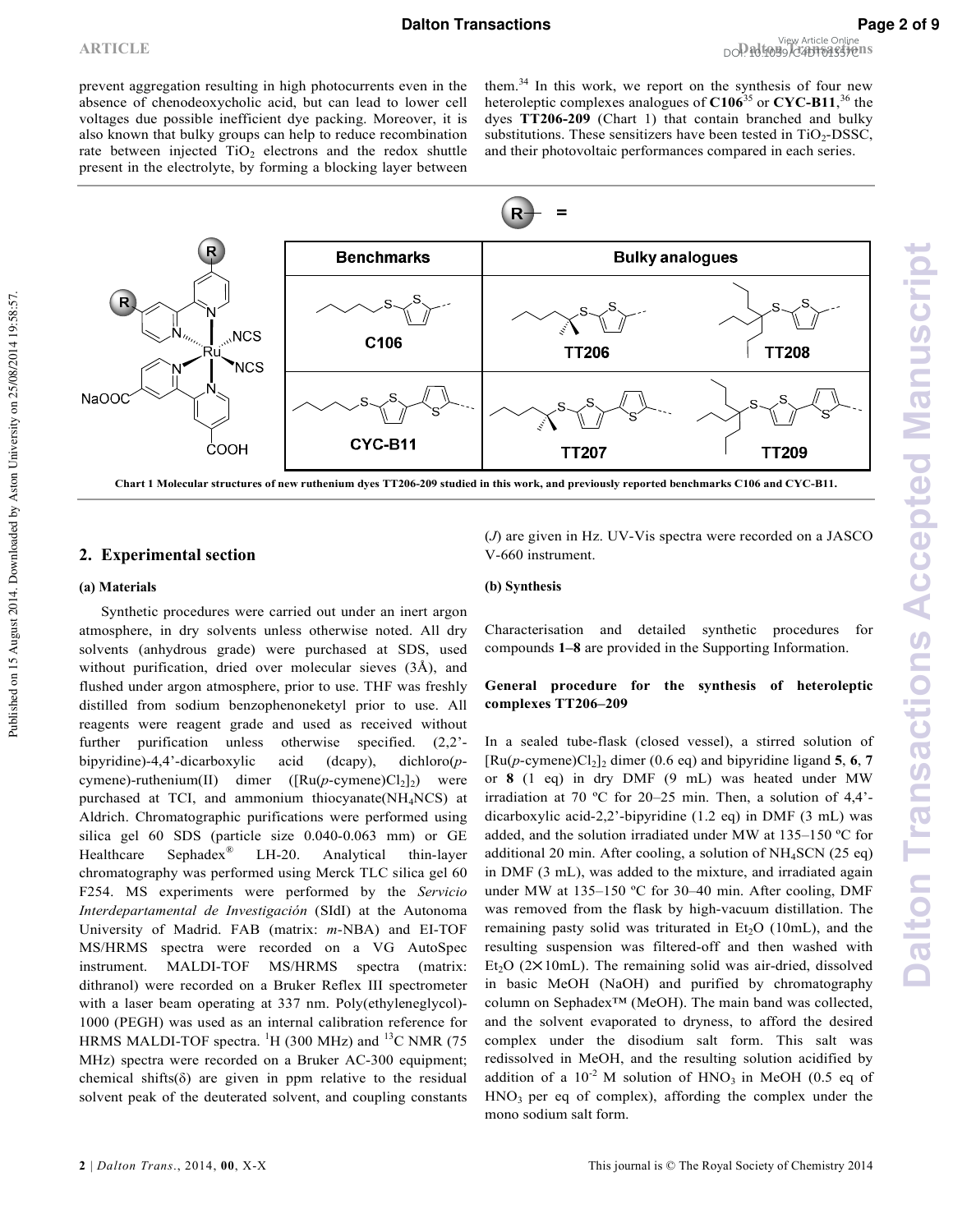Published on 15 August 2014. Downloaded by Aston University on 25/08/2014 19:58:57.

Published on 15 August 2014. Downloaded by Aston University on 25/08/2014 19:58:57

**Page 3 of 9 Dalton Transactions** 

**Ru(II) complex TT206**. According the general procedure, from  $\left[\text{Ru}(p\text{-cymene})\text{Cl}_2\right]_2$  (25.0 mg, 0.04 mmol), compound 6 (40.0 mg, 0.07 mmol), dcapy (20.0 mg, 0.08 mmol), and NH4NCS, (131.0 mg, 1.73 mmol) to yield **TT206** (61 mg, 83%) as a dark-black reddish powder.  ${}^{1}H$  NMR (300 MHz, [D6]DMSO, 25 ºC, TMS): δ = 9.45 (m, 2H), 9.18 (m, 1H), 9.09 (m, 1H), 8.94 (m, 1H), 8.32 (m, 1H), 8.19 (m, 2H), 8.02 (m, 2H), 7.92 (m, 1H), 7.63 (m, 2H), 7.42 (m, 1H), 7.33 (m, 2H), 1.52 (m, 4H), 1.43 (s, 12H), 1.30 (m, 4H), 1.21 (m, 4H), 0.88 ppm (m, 6H); UV-Vis (DMF):  $\lambda_{\text{max}}/\text{nm}$  (ε/M<sup>-1</sup>·cm<sup>-1</sup>) = 311 (35 600), 345 (sh., 24 200), 419 (sh., 12 100); MS (MALDI-TOF):  $m/z$  984 [M-(NCS)]<sup>+</sup>; HR-MS (MALDI-TOF):  $m/z$  calcd for  $C_{45}H_{48}N_5O_4RuS_5$ : 984.1353; found: 984.1361 [M-(NCS)]<sup>+</sup>.

**Ru(II) complex TT207.** According the general procedure, from  $\left[\text{Ru}(p\text{-cymene})\text{Cl}_2\right]_2$  (20.0 mg, 0.03 mmol), compound 6 (40.0 mg, 0.05 mmol), dcapy (16.0 mg, 0.06 mmol), and NH4NCS, (102.0 mg, 1.34 mmol) to yield **TT207** (37 mg, 56%) as a dark-black reddish powder.  ${}^{1}$ H NMR (300 MHz, [D6]DMSO, 25 °C, TMS):  $\delta$  = 9.35 (m, 2H), 9.22 (m, 1H), 9.11 (m, 1H), 8.98 (m, 2H), 8.84 (m, 2H), 8.28 (m, 1H), 8.04 (m, 1H), 7.95 (m, 1H), 7.81 (m, 1H), 7.67 (m, 2H), 7.53 (m, 2H), 7.44 (m, 2H), 7.21 (m, 2H), 2.89 (m, 4H), 2.73 (s, 12H), 1.30 (m, 4H), 1.28 (m, 4H), 0.91 ppm (m, 6H); UV-Vis (DMF):  $\lambda_{\text{max}}/\text{nm}$  (ε/M<sup>-1</sup>·cm<sup>-1</sup>)= 302 (39 900), 384 (33 800), 553 (15 300); MS (MALDI-TOF):  $m/z$  1148 [M-(NCS)-Na+H)]<sup>+</sup>, 1229  $[M+H]^+$ ; HRMS (MALDI-TOF):  $m/z$  calcd for  $C_{54}H_{52}N_6O_4RuS_8$ : 1206.0863[M-Na+H]<sup>+</sup>; found: 1206.0820.

**Ru(II) complex TT208.** According the general procedure, from  $\left[\text{Ru}(p\text{-cymene})\text{Cl}_2\right]_2$  (22.0 mg, 0.04 mmol), compound 6 (40.0 mg, 0.06 mmol), dcapy (18.0 mg, 0.07 mmol), and NH4NCS, (115.0 mg, 1.50 mmol) to yield **TT208** (56 mg, 82%) as a dark-black reddish powder. <sup>1</sup>H NMR (300 MHz, [D6]DMSO, 25 °C, TMS):  $δ = 9.24$  (m, 2H), 9.08 (m, 1H), 8.92 (m, 1H), 8.80 (m, 2H), 8.74 (m, 2H), 8.21 (m, 1H), 7.99 (m, 1H), 7.53 (m, 1H), 7.47 (m, 2H), 7.35 (m, 1H), 7.22 (m, 2H), 2.09 (m, 12H), 1.45 (m, 12H), 0.91 ppm (m, 18H); UV-Vis (DMF):  $\lambda_{\text{max}}/\text{nm}$  (ε/M<sup>-1</sup>·cm<sup>-1</sup>)= 301 (43 800), 341 (30 200), 421 (12 200), 551 (13 100); MS (MALDI-TOF):  $m/z$  1068 [M- $(NCS)$ -Na+H]<sup>+</sup>, 1149  $[M+H]$ <sup>+</sup>; HRMS (MALDI-TOF):  $m/z$ calcd for  $C_{52}H_{60}N_6NaO_4RuS_6$ : 1149.1946  $[M+H]^+$ ; found:  $1149.1912$   $[M+H]<sup>+</sup>$ .

**Ru(II) complex TT209.** According the general procedure, from  $\left[\text{Ru}(p\text{-cymene})\text{Cl}_2\right]_2$  (31.0 mg, 0.05 mmol), compound 6 (70.0 mg, 0.08 mmol), dcapy (24.0 mg, 0.10 mmol), and NH4NCS, (160.0 mg, 2.10mmol) to yield **TT209** (53 mg, 48%) as a dark-black reddish powder.  ${}^{1}H$  NMR (300 MHz, [D6]DMSO, 25 °C, TMS):  $\delta$  = 9.36 (m, 2H), 9.21 (m, 1H), 9.02 (m, 1H) 8.89 (m, 2H), 8.25 (m, 2H), 8.21(m, 1H), 8.03 (m, 1H), 7.95 (m, 1H), 7.84 (m, 1H), 7.63 (m, 2H), 7.52 (m, 2H), 7.41 (m, 2H), 7.11 (m, 2H), 1.39 (m, 12H), 0.89 ppm (m, 18H); UV Vis (DMF):  $\lambda_{\text{max}}/\text{nm}$  (ε/M<sup>-1</sup>·cm<sup>-1</sup>)= 300 (30 200), 385 (29 200), 552 (11 700); MS (MALDI-TOF):  $m/z$  1232 [M-(NCS)-

Na+H]<sup>+</sup>, 1313 [M+H]<sup>+</sup>; HRMS (MALDI-TOF):  $m/z$  calcd for  $C_{59}H_{64}N_5O_4RuS_7$ : 1232.2053 :  $1232.2053$   $[M-(NCS)-Na+H]^+$ ; found: 1232.2067.

## **(c) Device fabrication**

The NSG10 (purchased from Nippon Sheet Glass company, Japan) FTO glass was washed in water and ethanol followed by 30 min ultrasonic cleaning in Deconnex™ solution. The TCO was then thermally treated at 520°C for 30 min to remove organic contaminants on the surface. The cleaned substrate was chemically treated in a 40 mM aqueous  $TiCl<sub>4</sub>$  solution for 30 min at 75 $\degree$ C, to form a  $TiO<sub>2</sub>$  underlayer. After this step, the nano crystalline  $TiO<sub>2</sub>$  (30 NRDT, Dyesol) films were prepared by screen printing technique followed by a series of sintering steps (325  $\degree$ C for 5 min with 15 min ramp time, 375 °C for 5 min with 5 min ramp time, 450 °C for 15 min with 5 min ramp time, and 500 °C for 15 min with 5 min ramp time). Another TiCl<sub>4</sub> treatment was done following the procedure similar to the underlayer preparation. The films were further heated at 500°C for 30 min to remove the surface contaminants before dipping them in the dye solution. The sensitization was carried out for 14 hours at 25°C in dark and washed in acetonitrile to remove the loosely bound dye molecules before the cell assembly. For counter electrode, Pt coated TEC7 FTO (purchased from Solaronix, Switzerland) was used, and the Pt deposition was achieved by thermal decomposition at 410 °C for 20 min of a 2mM  $H_2PtCl_6$ ethanolic solution drop casted on the FTO glass. The two electrodes were melt sealed using a 25  $\mu$ m thick surlyn<sup>TM</sup> polymer film. Two different electrolytes were used in this study, coded as Z960 and Z984. Composition of electrolytes: i) for Z960: 1,2-dimethyl-3propyl-imidazoliumiodide (DMII) [1 M], LiI [50 mM], I<sub>2</sub> [30 mM], guanidinium thiocyanate (GuNCS) [0.1 M], and 4-tert-butylpyridine (TBP) [0.5 M], in a mixture of acetonitrile and valeronitrile (85:15, v/v); ii) for Z984: DMII [0.6 M], LiI [50 mM], I<sup>2</sup> [30 mM], GuNCS [0.1 M], and TBP [0.5 M], in a mixture of acetonitrile and valeronitrile (85:15, v/v). The electrolyte was injected by vacuum back filling technique through a hole sand blasted at the side of the counter electrode.

### **(d) Photovoltaic characterization procedures**

The photovoltaic measurements were carried out with a 450 W xenon light source (Osram XBO 450, Germany) with a filter (Schott 113), whose power was regulated to the AM1.5G solar standard by using a reference Si photodiode equipped with a colour matched filter (KG-3, Schott) in order to reduce the mismatch in the region of 350–750 nm between the simulated light and AM1.5G to less than 4%. The devices were measured with a mask of area  $0.159 \text{ cm}^2$ . The applied potential and cell current were measured with a Keithley™ 2400 digital source meter. The incident photon-to-current conversion efficiency (IPCE) measurement was plotted as a function of wavelength by using the light from a 300 W xenon lamp (ILC Technology, USA), which was focused through a Gemini-180 double monochromator (Jobin Yvon Ltd., UK) onto the photovoltaic cell under testing. A computer controlled monochromator was incremented through the spectral range (300–900 nm) to generate a photocurrent action spectrum with a sampling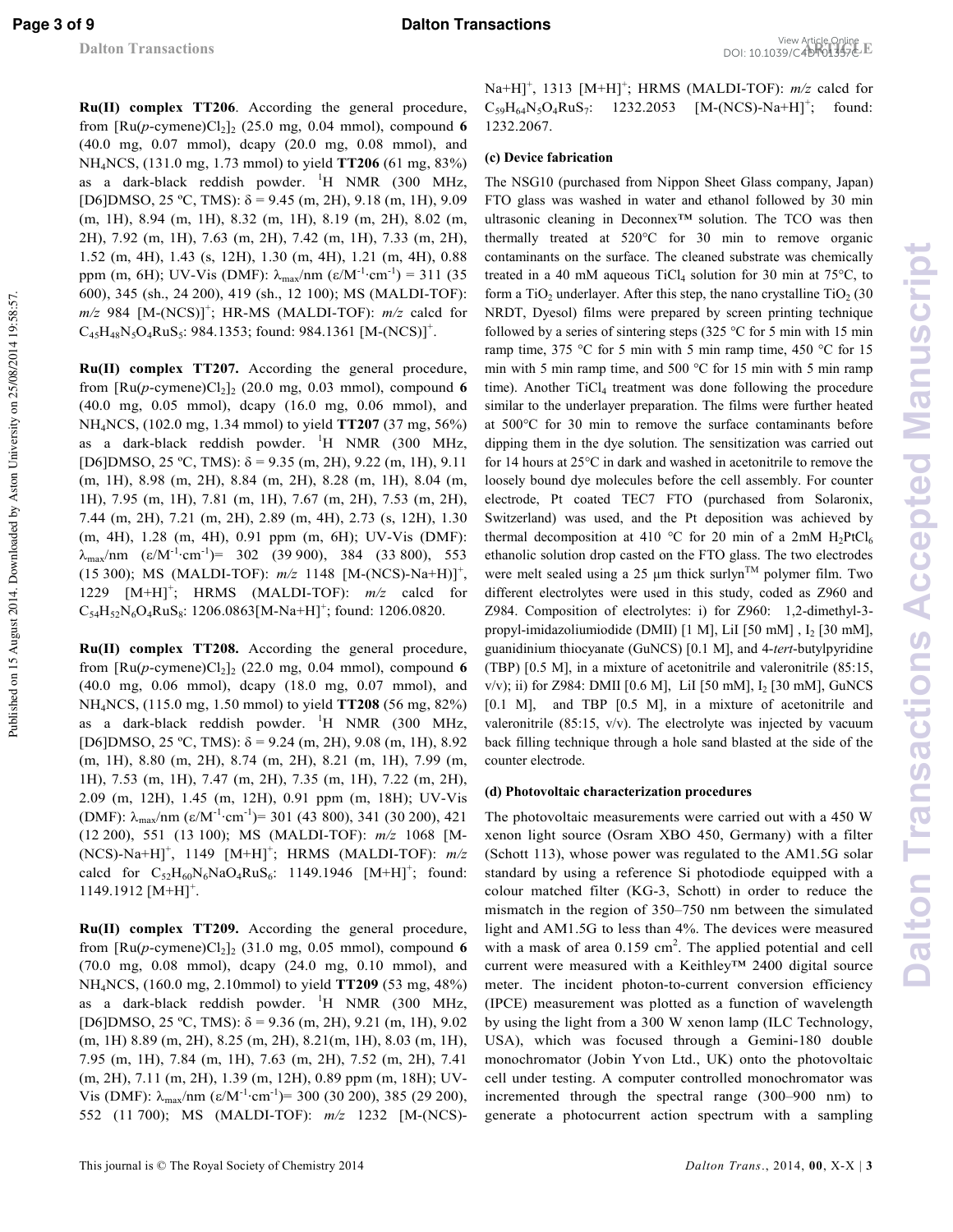interval of 10 nm and a current sampling time of 4 s. In addition, photocurrent and continuous irradiated light intensity were measured simultaneously at each wavelength.

#### **3. Results and discussion**

#### **(a) Synthesis**

The synthesis of Ru(II)-dyes TT206-209 is depicted in scheme 1. The first step involved an S-alkylation of 2thiophenethiol with either 2-methyl-2-hexanol or 4-propyl-4heptanol under BF<sub>3</sub>-catalysed acidic conditions to afford compounds **1** and **2**, respectively. The corresponding stannyl derivatives of 1 and 2 were prepared by a one-pot reaction involving regioselective lithiatation/deprotonation at the  $\alpha$ position of thiophene derivatives with  $nBuLi$  in THF at low temperature, followed by subsequent reaction with  $SnBu<sub>3</sub>Cl$ . Next, Pd-catalysed Stille cross-coupling with 2bromothiophene in refluxing DMF afforded the upper generation, dithiophene compounds **3** and **4**.



**Scheme 1**.Synthesis of bipyridine ligands **5 8** and Ru(II) complexes **TT206**–**TT209**. Reagent and conditions:(i) BF<sub>3</sub>·OEt<sub>2</sub>, CH<sub>2</sub>Cl<sub>2</sub>,2-methyl-2-hexanol (for **1**) or 4-propyl-4heptanol (for 2),-10 °C, 2h(1: 62%,2: 55%);(ii) *n*-butyllithium, THF, -78 °C (30 min) to RT (1.5h) then SnBu<sub>3</sub>Cl, THF, -78  $°C$  (30 min) to RT overnight (quantitative); (iii) 2bromothiophene, DMF reflux, 24h (3: 52%, 4: 65%);(iv) 4,4'-dibromo-2,2'-bipyridine, Pd(PPh<sub>3</sub>)<sub>4</sub>, DMF reflux, 48h (5: 54%; 6: 53%, 7: 47%, 8: 48%) (v) [Ru(p-cymene)Cl<sub>2</sub>]<sub>2</sub>, MW,  $70 \text{ °C}$ ,  $20-25 \text{ min}$ , followed by (vi)  $4.4'$ -dicarboxylic acid- $2.2'$ -bipyridine, DMF, MW 135-150 °C, 20 min, and (vii) NH<sub>4</sub>NCS, DMF, MW 135-150 °C, 30-40 min (**TT206**: 83%, **TT207**: 56%, **TT208**: 82%, **TT209**: 48%).

By following the same reaction sequence than for **1** and **2**, the corresponding stannyl derivatives of **3** and **4** were obtained by treatment with  $n$ BuLi followed by reaction with SnBu<sub>3</sub>Cl. The stannyl derivatives of 1–4 were then subjected to a Pd-catalysed Stille cross-coupling with  $4,4$ -dibromo-2,2'-bipyridine in refluxing DMF to afford the corresponding functionalized bipyridine ligands **5**‒**8**. Finally, the Ru(II) complexes **TT206**‒ 209 were prepared in a one-pot, three-step reaction under microwave-assisted standard procedures previously reported in the literature.<sup>37</sup> All compounds were characterized by NMR and

**Dalton Transactions Accepted Manuscript**

Dalton Transactions Accepted Manuscript

UV-Vis spectroscopy, MS and HRMS spectrometry (copy of spectra are provided in the Supporting Information).

#### **(b) UV Vis absorption spectra**

The UV-Vis spectra of the four dyes TT206-209 in DMF solutions are depicted in Figure 1, and absorption data summarized in Table 1. Three- to four- distinct bands at around 300‒310 nm, 340‒450 nm and 550 nm can be observed for all complexes. For **TT206**/**208**, two distinct bands can be seen in the UV region: the first one at around 300‒310 nm was assigned to ligand-centered charge-transfer (LCCT) transitions  $(\pi-\pi^*)$  of the bipyridine moieties, and the second one at around 340 nm to the intraligand charge-transfer (ILCT) transition  $(\pi$ - $\pi^*$ ) of the ancillary ligand; the two others absorption bands of lower energies in the visible region at around 420 and 550 nm, were ascribed to the metal-to-ligand charge-transfer (MLCT) transitions (4d- $\pi^*$ ), characteristic of ruthenium(II) polypyridyl complexes. In the case of **TT207** and **TT209**, the broad and intense absorption band centred at around 400 nm, should contain the overlap of two components: the ILCT transition with major contribution, and the first MLCT transition  $(MLCT(1))$  with minor contribution. The increase of both the electron donating ability and  $\pi$ -extended conjugation over the bipyridyl ancillary ligand from thiophene (**TT206** and **TT208**) to dithiophene groups (**TT207** and **TT209**) can be seen over this second absorption band: this antenna effect produced significant redshift and broadening, accompanied by stronger molar extinction coefficient for the formers. Regarding the lowest energy transition band (MLCT(2)), no significant variations were observed in the two series, and are in the range of values previously reported for the benchmarks **C106** and **CYCB11** dyes (MLCT(2) at 550 nm and 554 nm, respectively). Exception made of **TT206** that did not display a very well defined maximum (quite broad) for the MLCT(2) band, all other dyes display redshift of 16–18 nm of this band in comparison with the homoleptic dye **N719**, <sup>38</sup> as expected for such heteroleptic Ru(II)-polypyridyl complex.



Figure 1. UV-Vis spectra of dyes TT206-209 in DMF solution (the small blip at  $\sim$  680 nm is due to an artefact of the apparatus)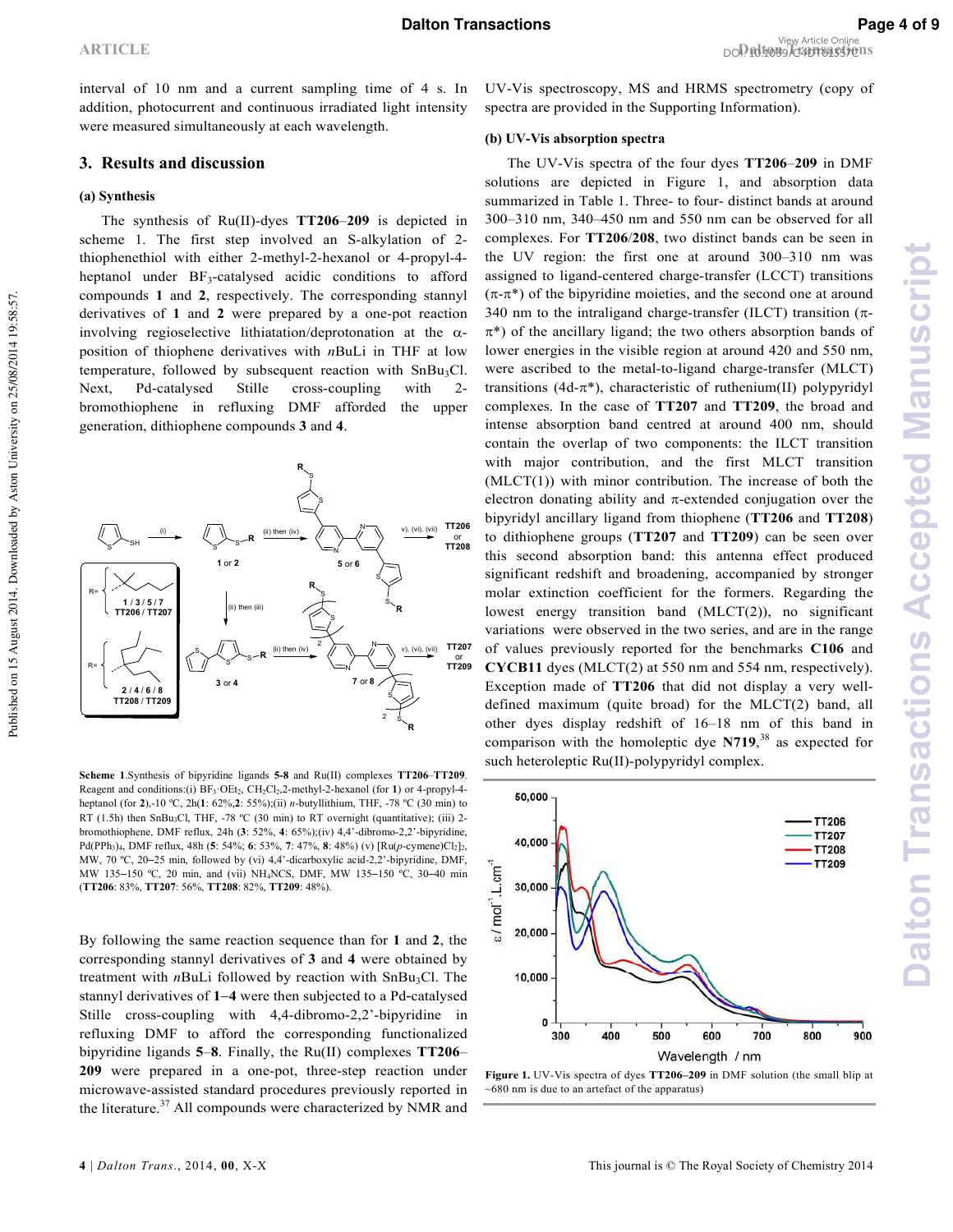Published on 15 August 2014. Downloaded by Aston University on 25/08/2014 19:58:57.

Published on 15 August 2014. Downloaded by Aston University on 25/08/2014 19:58:57

| <b>Dye</b>          | <b>Transition band</b>   | $\lambda_{\rm max}$<br>(nm) | ε<br>$(10^4 \text{ M}^{-1} \text{ cm}^{-1})^a$ |
|---------------------|--------------------------|-----------------------------|------------------------------------------------|
|                     | <b>LCCT</b>              | 311                         | 3.56                                           |
| <b>TT206</b>        | <b>ILCT</b>              | 345                         | 2.42                                           |
|                     | MLCT(1)                  | $\sim 419(\text{sh})$       | 1.21                                           |
|                     | MLCT(2)                  | $\sim 539(br)$              | 1.03                                           |
| <b>TT207</b>        | <b>LCCT</b>              | 302                         | 3.99                                           |
|                     | $ILCTb+MLCT(1)$          | 384                         | 3.38                                           |
|                     | MLCT(2)                  | 553                         | 1.53                                           |
|                     | <b>LCCT</b>              | 301                         | 4.38                                           |
|                     | <b>ILCT</b>              | 341                         | 3.02                                           |
| <b>TT208</b>        | MLCT(1)                  | 421                         | 1.42                                           |
|                     | MLCT(2)                  | 551                         | 1.31                                           |
|                     | <b>LCCT</b>              | 300                         | 3.20                                           |
| <b>TT209</b>        | $ILCTb+MLCT(1)$          | 385                         | 2.92                                           |
|                     | MLCT(2)                  | 552                         | 1.17                                           |
|                     | <b>LCCT</b>              | 310                         | (n.a.)                                         |
| C106 <sup>c</sup>   | $ILCTb+MLCT(1)$          | 348 (br)                    | (n.a.)                                         |
|                     | MLCT(2)                  | 550                         | 1.87                                           |
| CYCB11 <sup>c</sup> | <b>LCCT</b>              | 305                         | (n.a.)                                         |
|                     | ILCT <sup>b</sup> +MLCT1 | 388                         | (n.a.)                                         |
|                     | MLCT <sub>2</sub>        | 554                         | 2.42                                           |
|                     | <b>LCCT</b>              | 312                         | 4.91                                           |
| N719 <sup>c</sup>   | MLCT1                    | 396                         | 1.43                                           |
|                     | MLCT <sub>2</sub>        | 535                         | 1.47                                           |

Table 1. UV-Vis absorption data of TT dyes, benchmarks C106,<sup>35</sup>

<sup>a</sup>ε values of **TT** dyes are given within a margin of error of ±10%. <sup>b</sup>Main contribution is coming from the ILCT transition. "Values collected from the literature; see refs [35], [36] and [38].

(LCCT= Ligand-Centered Charge-Transfer; ILCT= Intraligand Charge-Transfer; MLCT= Metal-to-Ligand Charge-Transfer)

#### **(c) Photovoltaic performances**

The photovoltaic performances of the TT-sensitized DSSCs were tested under simulated AM1.5G Illumination (power 100 mW cm<sup>-2</sup>), using our standard electrolyte (Z960) containing the iodine/triiodine couple as redox shuttle. These data are summarized in Table 2. Figure 2 depicts the IPCE action spectra for each DSSC. The IPCE values reached 40-80% in the 400–700 nm region for the four cells, with maximum values at around  $\sim$ 550 nm, which correspond to the maximum of absorption of the second MLCT band.

| <b>Table 2.</b> Photovoltaic parameters of DSSC devices made with <b>TT206-209</b><br>sensitizers measured under AM1.5G solar irradiance (100 mW/cm <sup>2</sup> ). |                            |                            |                                   |                  |             |          |  |
|---------------------------------------------------------------------------------------------------------------------------------------------------------------------|----------------------------|----------------------------|-----------------------------------|------------------|-------------|----------|--|
| Dye                                                                                                                                                                 | Analogues<br><b>Series</b> | Chain<br>type <sup>a</sup> | $J_{SC}$<br>(mA/cm <sup>2</sup> ) | $V_{OC}$<br>(mV) | F.F.<br>(%) | Л<br>(%) |  |
| <b>TT206</b>                                                                                                                                                        | C <sub>106</sub>           |                            | 15.9                              | 632.5            | 75.0        | 7.5      |  |
| <b>TT207</b>                                                                                                                                                        | <b>B11</b>                 |                            | 172                               | 666.5            | 73.9        | 8.5      |  |
| <b>TT208</b>                                                                                                                                                        | C <sub>106</sub>           | П                          | 12.7                              | 629.0            | 76.8        | 6.1      |  |
| <b>TT209</b>                                                                                                                                                        | <b>B11</b>                 | П                          | 16.5                              | 668.9            | 72.O        | 8.0      |  |
| <sup>a</sup> Type I = 2-methylhex-2-yl; Type II = 1,1-dipropylbutyl                                                                                                 |                            |                            |                                   |                  |             |          |  |



**Figure 2.** IPCE action spectra of DSSC devices made with **TT206 209** dyes.

Because of dye-aggregation issues, the IPCE values did not match perfectly with their relative short circuit current densities values ( $J_{SC}$ ). The type of substitution, 2-methylhex-2-yl (Type I) or 1,1-dipropylbutyl (Type II), follows the same trends in each series. First, the open-circuit voltage  $(V_{OC})$  is almost unchanged regardless to the type of substitution:  $V_{OC}$  = 632.5 mV and 629 mV, for **TT206** and **TT208** (**C106** analogues), respectively, and  $V_{OC}$ = 666.5 mV and 668.9 mV, for **TT207** and **TT209** (**CYC B11** analogues), respectively. The main difference is coming from much larger  $J_{SC}$  for type I than for type II, which mostly account for their superior overall PCE. Now, if we compare dyes with the same type of substitution, same trends can be observed: lower fill factor for **CYC B11**  analogues than for **C106** ones, but which is overcompensated by larger  $V_{OC}$  and  $J_{SC}$ , and accordingly it results in higher PCE. The extension and redshift of absorption in **CYCB11** analogues caused by the presence of the dithiophene moieties must confer to these dyes a better light-harvesting efficiency in comparison with their **C106** analogues, which explain well the larger  $J_{SC}$  of these cells. Moreover, the significantly greater  $V_{OC}$ achieved by **CYC-B11** analogues than **C106** ones  $(\Delta V_{OC} =$  $+34-40$  mV), suggests reduced recombination rates at the TiO<sub>2</sub> / electrolyte interface between oxidized  $I_3$ <sup>-</sup> ions and injected electrons. We assume that the bulky groups located at farther distances from the  $TiO<sub>2</sub>$  surface in CYC-B11 analogues should act as a more efficient blocking layer than in **C106** ones to prevent the penetration of oxidized species to the  $TiO<sub>2</sub>$  surface. The best performing dye of the series, **TT207**, was further optimized with respect to dye-uptake solvent and electrolyte composition (Table 3). The highest PCE of DSSC devices made with **TT207** dye was obtained when using γ-butyrolactone (GBL) as dye-uptake solvent and Z984 as electrolyte. In comparison with our standard conditions (DMF/Z960), the fill factor was slightly decreased, but overcompensated by increases of both  $J_{SC}$  and  $V_{OC}$ , thus resulting in an improved overall PCE of 9.1%.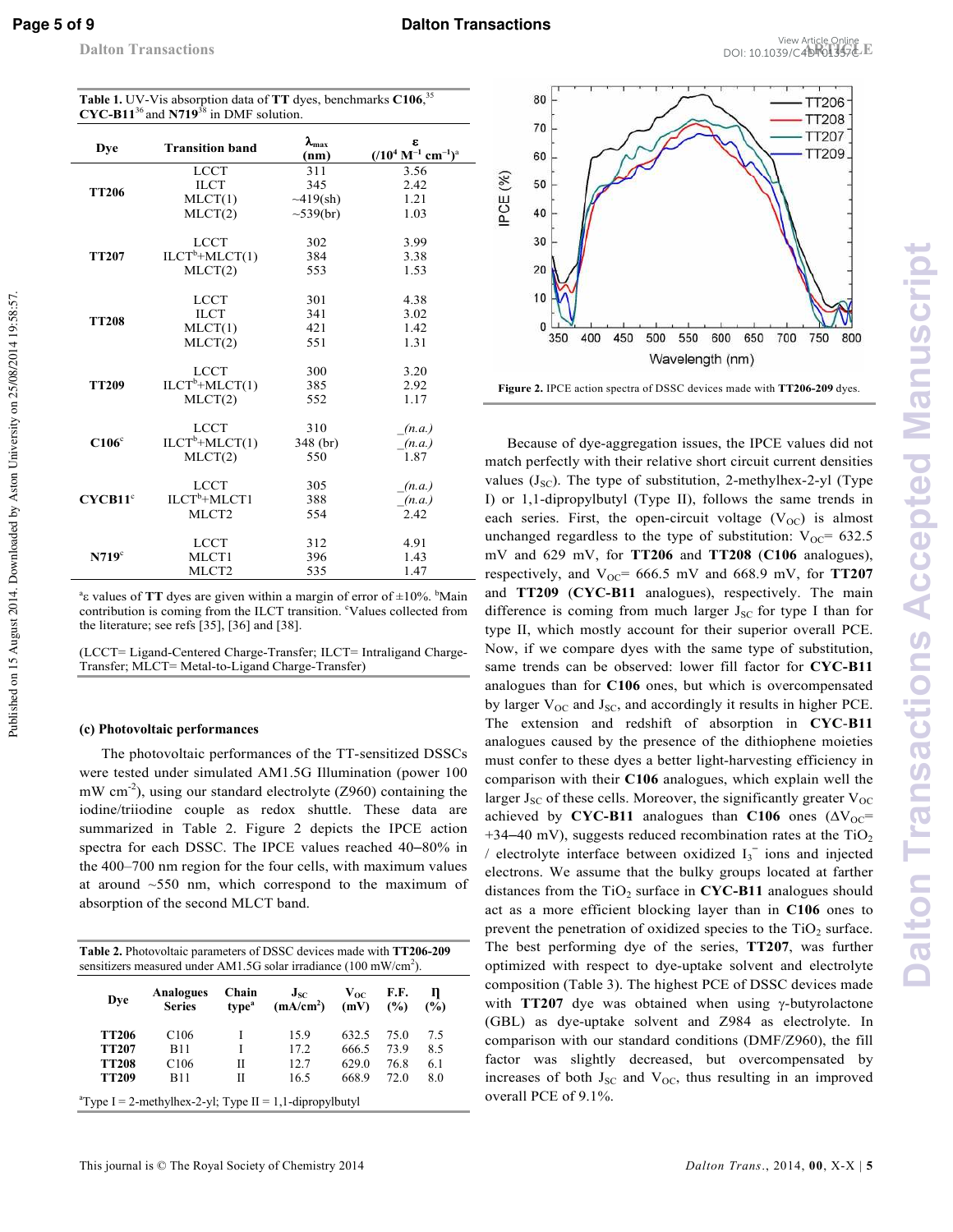| <b>ARTICLE</b> | View Article Online<br>DOP 101039/040101357019 |
|----------------|------------------------------------------------|
|----------------|------------------------------------------------|

| <b>Table 3.</b> Optimization of <b>TT207</b> DSSCs with respect to dye-uptake solvent |
|---------------------------------------------------------------------------------------|
| and electrolyte (photovoltaic parameters of devices measured under AM1.5G)            |
| solar irradiance $(100 \text{ mW/cm}^2)$ ).                                           |

|                              | ,,                       |                                   |                  |             |          |  |
|------------------------------|--------------------------|-----------------------------------|------------------|-------------|----------|--|
| Dye-uptake<br><b>Solvent</b> | Electrolyte <sup>a</sup> | $J_{SC}$<br>(mA/cm <sup>2</sup> ) | $V_{OC}$<br>(mV) | F.F.<br>(%) | η<br>(%) |  |
| <b>DMF</b>                   | Z960                     | 17.2                              | 666.5            | 73.9        | 8.5      |  |
| GBL                          | Z960<br>$+50$ mM NaI     | 18.5                              | 668.7            | 70.5        | 8.9      |  |
| EtOH                         | 7.984                    | 18.5                              | 682.3            | 70.4        | 8.9      |  |
| MeOH                         | 7.984                    | 18.6                              | 661.9            | 70.6        | 8.7      |  |
| GBL                          | 7.984                    | 18.7                              | 683.1            | 71.6        | 9.1      |  |
| $AcCN/t-BuOH$                |                          |                                   |                  |             |          |  |
| (1:1, v/v)<br>$+10\%$ GBL    | Z984                     | 17.0                              | 665.0            | 72.8        | 8.2      |  |
|                              |                          |                                   |                  |             |          |  |

<sup>a</sup> See details of the electrolyte compositions in the experimental section (GBL  $= \gamma$ -butyrolactone)

## **Conclusion**

Published on 15 August 2014. Downloaded by Aston University on 25/08/2014 19:58:57.

Published on 15 August 2014. Downloaded by Aston University on 25/08/2014 19:58:57

 The photovoltaic performances of four novel ruthenium dyes **TT206 209**, analogues of **C106** or **CYC B11** sensitizers, have been tested in DSSC. Two types of branched alkyl chains, either 2-methylhex-2-yl (Type I) or  $1,1$ -dipropylbutyl (Type II), have been used to design these dyes, and their performances in DSSC compared in both series. The 2-methylhex-2-yl substitution pattern was found more efficient in both **C106** and **CYC B11** series, which provide some guidelines to design Ru (II)bipyridine dyes for DSSCs. The dye **TT207** that posses extended and redshifted absorption caused by dithiophene moieties in the ancillary group (**CYC B11** analogue), and 2 methylhex-2-yl type substitution (Type I), logically achieved the highest PCE of the series ( $\eta$ = 8.5%). Further optimization of **TT207**/DSSCs, with respect to the dye-uptake solvent and electrolyte composition, led to a PCE of 9.1% under AM1.5G standard conditions.

## **Acknowledgements**

Financial support is acknowledged from European Union within the FP7-ENERGY-2012-1 framework, GLOBALSOL project, Proposal No 3091942 and the Spanish MEC and MICINN (CTQ2011-24187/BQU and PRI-PIBUS-2011-1128). MKN thank the Center of Excellence for Advanced Materials Research (CEAMR), King Abdulaziz University, Jeddah, Saudi Arabia for distinguished Adjunct Professor program.

## **Notes and references**

- 1 M. Grätzel, Acc. Chem. Res., 2009, 42, 1788-1798.
- 2 T. Bessho, S. M. Zakeeruddin, C.-Y.Yeh, E. W.-G. Diau and M. Grätzel, Angew. Chem., Int. Ed., 2010, 49, 6646-6649.
- 3 A. Yella, H.W. Lee, H. N. Tsao, C. Yi, A. K. Chandiran, M. K. Nazeeruddin, E. W.-G. Diau, C.-Y.Yeh, S. M. Zakeeruddin and M. Grätzel, Science, 2011, 334, 629-634.
- 4 S. Mathew, A. Yella, P. Gao, R. Humphry-Baker, F. E. CurchodBasile, N. Ashari-Astani, I. Tavernelli, U. Rothlisberger, M. K. Nazeeruddin and M. Grätzel, Nat. Chem., 2014, 6, 242-247.
- 5 A. Yella, C.-L.Mai, S. M. Zakeeruddin, S.-N.Chang, C.-H.Hsieh, C.-Y.Yeh and M. Grätzel, Angew. Chem., Int. Ed., 2014, 53, 2973-2977.
- 6 S. Ardo and G. J. Meyer, , 2009, **38**, 115164.
- 7 J.F. Yin, M. Velayudham, D. Bhattacharya, H.C.Lin and K.L. Lu, Coord. Chem. Rev., 2012, 256, 3008-3035.
- 8 A. Abbotto and N. Manfredi, *Dalt. Trans.*, 2011, 40, 12421-12438.
- 9 P. G. Bomben, T. J. Gordon, E. Schott and C. P. Berlinguette, Angew. Chem., Int. Ed., 2011, 50, 10682-10685.
- 10 J. Xu, H. Wu, X. Jia and D. Zou, *Chem. Comm.*, 2012, 48, 7793-7795.
- 11 J. J. Lagref, M. K. Nazeeruddin and M. Grätzel, *Synth. Met.*, 2003, 138, 333-339.
- 12 C. Klein, M. K. Nazeeruddin, D. Di Censo, P. Liska and M. Grätzel, Inorg. Chem., 2004, 43, 4216-4226.
- 13 S. Lense, K. I. Hardcastle and C. E. MacBeth, *Dalton Trans.*, 2009, 7396-7401.
- 14 C.-Y. Chen, S.-J.Wu, C.-G.Wu, J.-G.Chen and K.-C. Ho, *Angew*. Chem., Int. Ed., 2006, 45, 5822-5825.
- 15 A. Mishra, N. Pootrakulchote, M. K. R. Fischer, C. Klein, M. K. Nazeeruddin, S. M. Zakeeruddin, P. Bauerle and M. Gratzel,  Comm., 2009, 7146-7148.
- 16 S.J. Wu, C.Y.Chen, J.G.Chen, J.Y.Li, Y.L.Tung, K.C.Ho and C.-G. Wu, *Dyes Pigm.*, 2010, 84, 95-101.
- 17 C. Y. Chen, H. C. Lu, C. G. Wu, J. G. Chen and K. C. Ho, Adv. Funct. Mater., 2007, 17, 29-36.
- 18 F. Gao, Y. Wang, D. Shi, J. Zhang, M. Wang, X. Jing, R. Humphry Baker, P. Wang, S. M. Zakeeruddin and M. Grätzel, *J. Am. Chem.* Soc., 2008, 130, 10720-10728.
- 19 A. Abbotto, C. Barolo, L. Bellotto, F. D. Angelis, M. Grätzel, N. Manfredi, C. Marinzi, S. Fantacci, J.H. Yum and M. K. Nazeeruddin, *Chem. Comm.*, 2008, 5318-5320.
- 20 D. Shi, N. Pootrakulchote, R. Li, J. Guo, Y. Wang, S. M. Zakeeruddin, M. Grätzel and P. Wang, *J. Phys. Chem. C*, 2008, 112, 17046-17050.
- 21 M. Chandrasekharam, T. Suresh, S. P. Singh, B. Priyanka, K. Bhanuprakash, A. Islam, L. Han and M. Lakshmi Kantam, *Dalton Trans.*, 2012, 41, 8770-8772.
- 22 L. Giribabu, C. Vijay Kumar, C. S. Rao, V. G. Reddy, P. Y. Reddy, M. Chandrasekharam and Y. Soujanya, *Energy Environ. Sci.*, 2009, **2**, 770-773.
- 23 F. Matar, T. H. Ghaddar, K. Walley, T. DosSantos, J. R. Durrant and B. O'Regan, *J. Mat. Chem.*, 2008, 18, 4246-4253.
- 24 D. Kuang, S. Ito, B. Wenger, C. Klein, J.E. Moser, R. Humphry Baker, S. M. Zakeeruddin and M. Grätzel, *J. Am. Chem. Soc.*, 2006, **128.** 4146-4154.
- 25 S.R. Jang, C. Lee, H. Choi, J. J. Ko, J. Lee, R. Vittal and K.J. Kim, Chem. Mat., 2006, 18, 5604-5608.
- 26 C.Y. Chen, N. Pootrakulchote, S.J.Wu, M. Wang, J.Y.Li, J. H.Tsai, C.-G. Wu, S. M. Zakeeruddin and M. Grätzel, *J. Phys. Chem.* C, 2009, 113, 20752-20757.
- 27 S. A. Haque, S. Handa, K. Peter, E. Palomares, M. Thelakkat and J. R. Durrant, Angew. Chem., Int. Ed., 2005, 44, 5740-5744.
- 28 H. J. Snaith, C. S. Karthikeyan, A. Petrozza, J. l. Teuscher, J. E. Moser, M. K. Nazeeruddin, M. Thelakkat and M. Grätzel, *J. Phys.* Chem. C, 2008, 112, 7562-7566.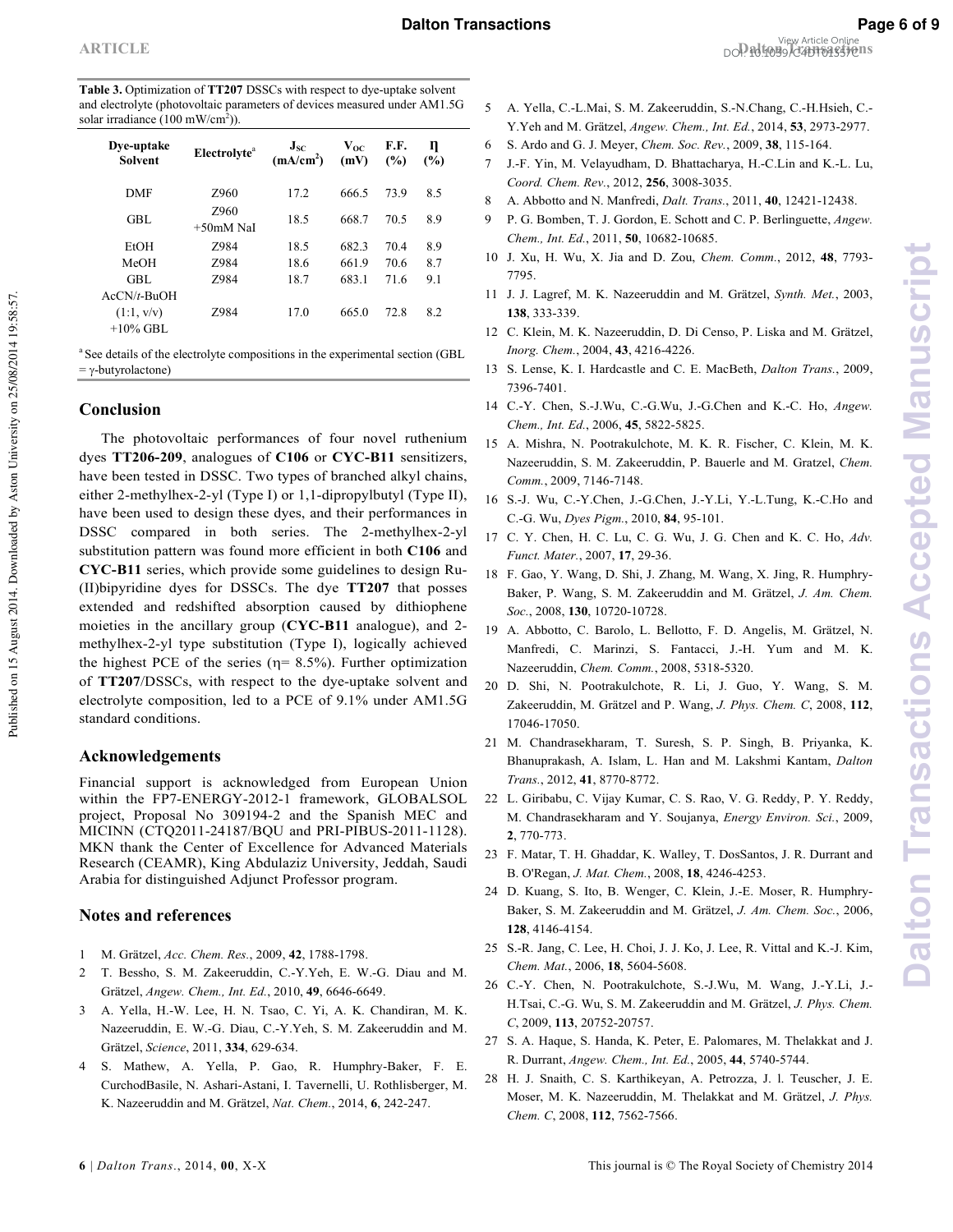Published on 15 August 2014. Downloaded by Aston University on 25/08/2014 19:58:57.

Published on 15 August 2014. Downloaded by Aston University on 25/08/2014 19:58:57.

- 29 N. Hirata, J.J.Lagref, E. J. Palomares, J. R. Durrant, M. K. Nazeeruddin, M. Grätzel and D. Di Censo, *Chem. Eur. J.*, 2004, 10, 595602.
- 30 S.W. Wang, K.L. Wu, E. Ghadiri, M. G. Lobello, S.T. Ho, Y. Chi, J.E. Moser, F. De Angelis, M. Grätzel and M. K. Nazeeruddin, Chem. Sci., 2013, 4, 2423-2433.
- 31 K.L. Wu, W.P. Ku, J. N. Clifford, E. Palomares, S.T. Ho, Y. Chi, S.-H. Liu, P.-T. Chou, M. K. Nazeeruddin and M. Grätzel, *Energy* Environ. Sci., 2013, 6, 859-870.
- 32 T. Funaki, H. Kusama, N. Onozawa-Komatsuzaki, K. Kasuga, K. Sayama and H. Sugihara, *Eur. J. Inorg. Chem.*, 2014, 2014, 1303-1311.
- 33 M. Garcia-Iglesias, L. Pelleja, J.-H. Yum, D. Gonzalez-Rodriguez, M. K. Nazeeruddin, M. Grätzel, J. N. Clifford, E. Palomares, P. Vazquez and T. Torres, *Chem. Sci.*, 2011, 3, 1177-1184.
- 34 J. N. Clifford, E. Martinez-Ferrero, A. Viterisi and E. Palomares, Chem. Soc. Rev., 2011, 40, 1635-1646.
- 35 Y. Cao, Y. Bai, Q. Yu, Y. Cheng, S. Liu, D. Shi, F. Gao and P. Wang, *J. Phys. Chem. C*, 2009, 113, 6290-6297.
- 36 C.Y. Chen, M. Wang, J.Y.Li, N. Pootrakulchote, L. Alibabaei, C. h.Ngoc-le, J.-D.Decoppet, J.-H.Tsai, C. Grätzel, C.-G. Wu, S. M. Zakeeruddin and M. Grätzel, *ACS Nano*, 2009, 3, 3103-3109.
- 37 K. Willinger, K. Fischer, R. Kisselev and M. Thelakkat, *J. Mat.* Chem., 2009, 19, 5364-5376.
- 38 N. Hirata, J.J. Lagref, E. J. Palomares, J. R. Durrant, M. K. Nazeeruddin, M. Grätzeland D. Di Censo, Chem. Eur. J., 2004, 10, 595602.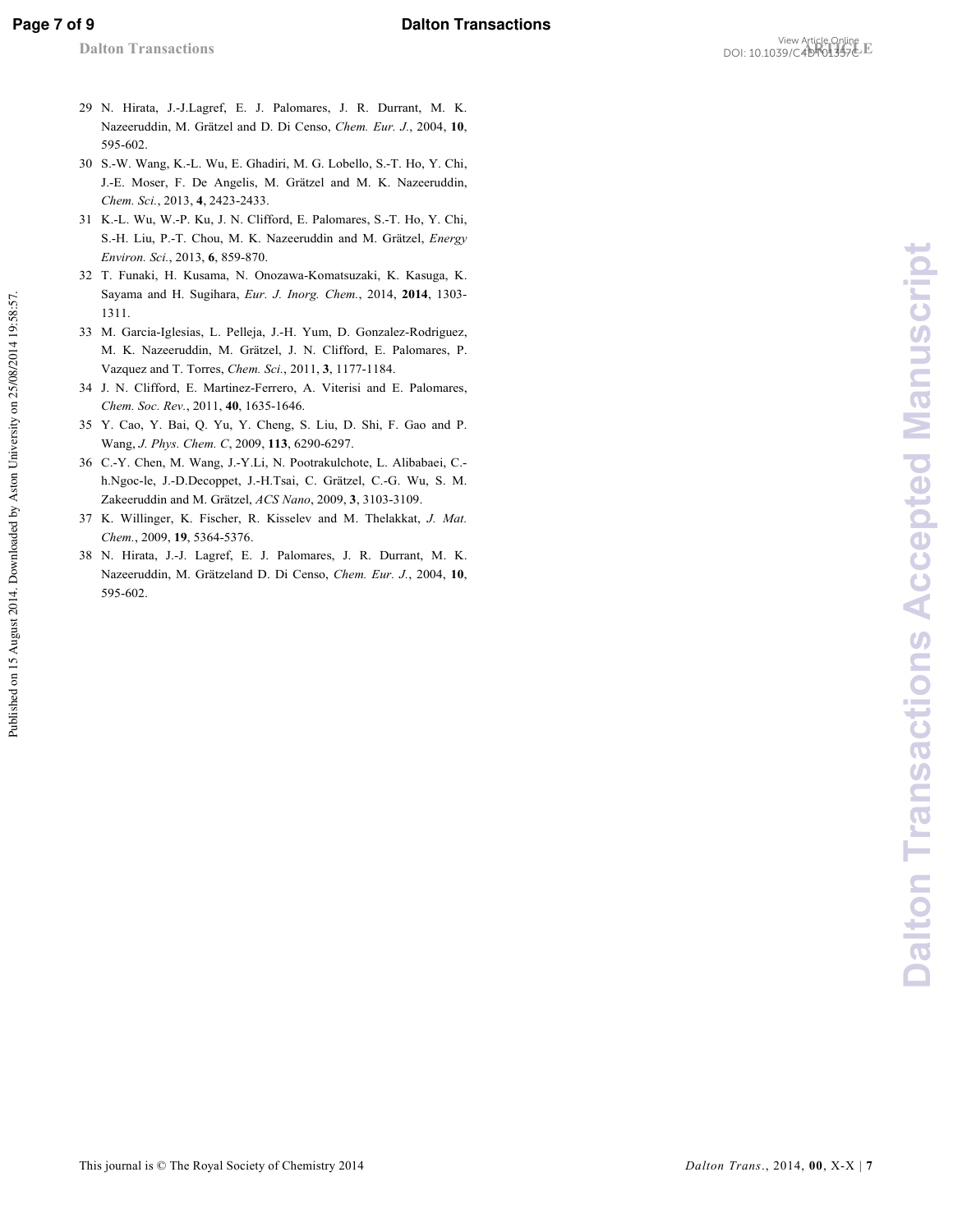View Article Online DOI: 10.1039/C4DT01357C

# Dalton Transactions

# **RSCPublishing**

# **Table of Contents Entry**

Published on 15 August 2014. Downloaded by Aston University on 25/08/2014 19:58:57.

Published on 15 August 2014. Downloaded by Aston University on 25/08/2014 19:58:57.

## **Branched and Bulky Substituted Ruthenium Sensitizers for Dye-Sensitized Solar Cells**

**M. Sánchez Carballo,<sup>a</sup>M. Urbani,a,b A. Kumar Chandiran,<sup>c</sup>D. González#Rodríguez,<sup>a</sup>P. Vzquez,<sup>a</sup>M. Grätzel,<sup>c</sup>M.K. Nazeeruddin\*<sup>c</sup> and T. Torres\*a,b** 



Four novel Ru(II)-sensitizers (TT206–209) incorporating two different types of branched and bulky alkyl chains, were tested in  $TiO<sub>2</sub>-DSSCs$ .

**Abstract**: We report on the synthesis, and photovoltaic performances of four novel Ru(II)-bipyridine heteroleptic complexes **TT206**‒**209**, incorporating branched and bulkier alkyl chains compared to their linear analogues **C106** and **CYC-B11** previously reported. In both series, we found that dyes containing 2-methyl-hex-2-yl substitution gave better performances than 1,1-dipropylbutyl. The best overall performances over the four dyes were obtained for **TT207** (**CYC-B11** analogue) that contain 2-methylhex-2-yl type substitution, achieving an overall PCE of 8.5%. Further optimization of **TT207**/DSSCs, with respect to the dye-uptake solvent and electrolyte composition, led to a maximum PCE of 9.1% under AM1.5G standard conditions.